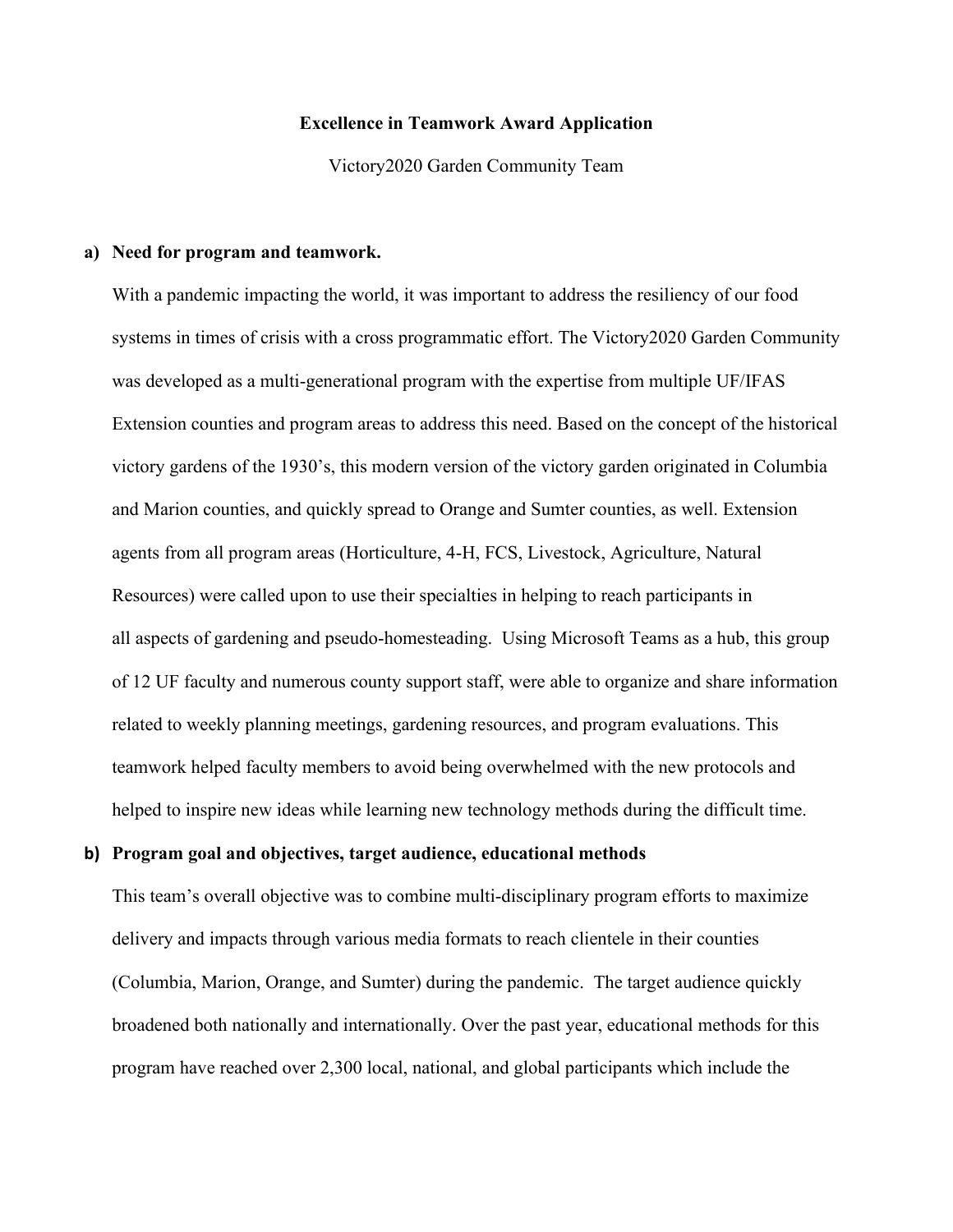mailing of seed packets, youth record books, educational posters, social media posts, informative emails to participants, Canvas communication creations, educational videos, and zoom sessions. The combined efforts by this team of faculty accomplished the following: 32 videos totaling 23 hours and 2,000+ views, 8 Canvas modules with 40+ hours of programming for over 1,800 students, 500+ posters and record books mailed, 1,650 seed packets mailed, 22 Zoom classes with over 1,000 live attendees, one Facebook group with over  $50,000$  reached and  $4,000+$ engagements monthly, virtual garden tours, and a youth and adult book club. The team received \$7,000 in funding from the community, support from administration, and program funds and is using an IRB approved survey to further evaluate impacts.

# **c) Marketing/publicity**

Branding and graphics including the UF/IFAS Extension logo were included in all publications and flyers shared with the public. The UF Diversity and Legal/EEO statement was included on all publications and on social media profiles. Communication was made through all UF/IFAS Extension approved social media accounts.

### **d) Involvement and contribution**

Extension agents from all disciplines dedicated a tremendous amount of time and expertise to create presentations and resources using a wide range of social and digital media platforms. Each member of the group participated in a weekly meeting (April-September) and worked in developing success stories, reviewing content, and assisted in developing an evaluation for IRB approval. Discipline and team member names bolded, NEAFCS Members marked with \*:

# **Family and Consumer Science**

**Halie Corbitt\*, LuAnn Duncan\*** – Involved in developing 3 Canvas Modules, 4 webinars; April to September contributed 25-30% of time.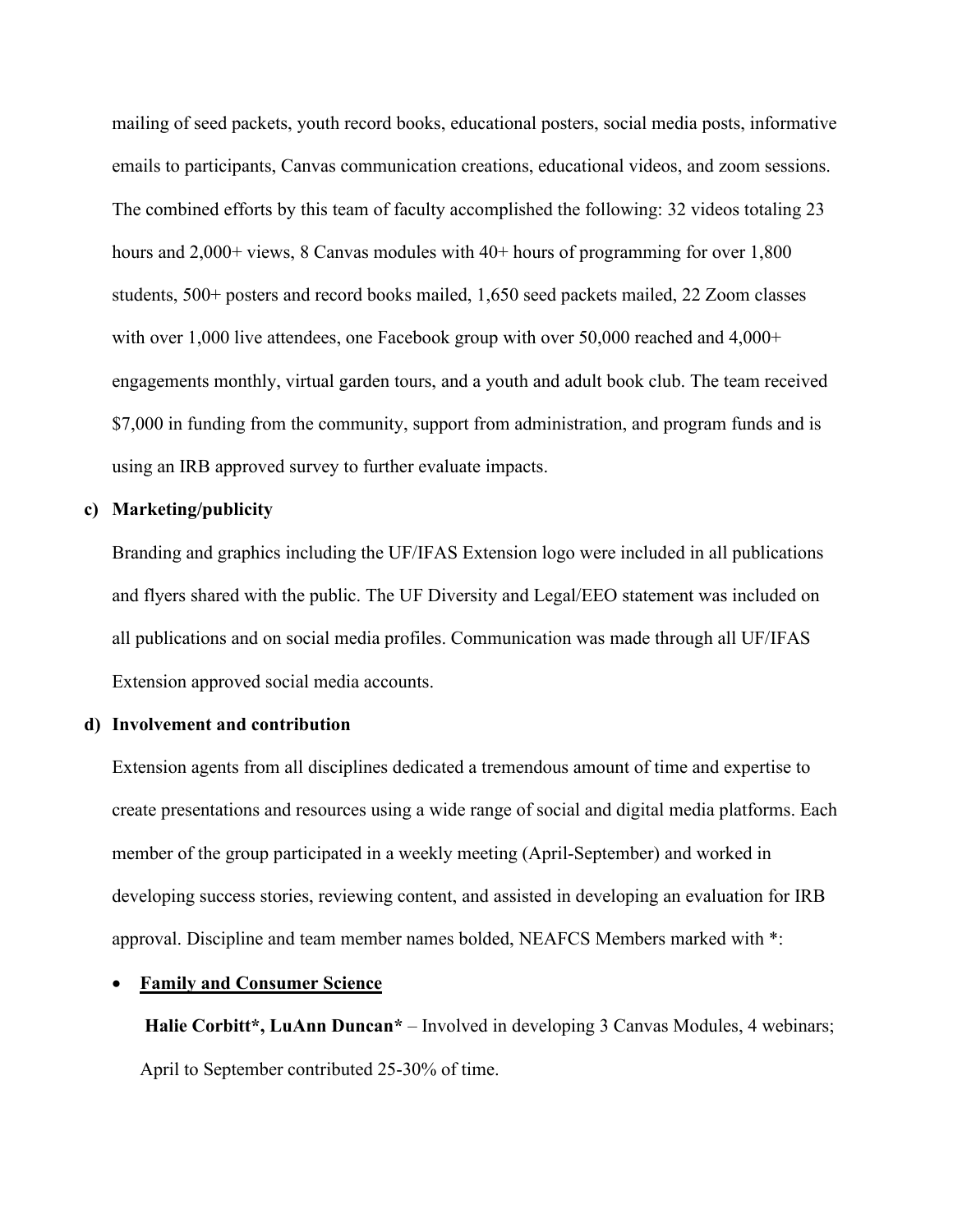# • **4-H Youth Development**

**Heather Janney\*** - developed 1 Canvas module, developed youth record book; April to September contributed 25-30% of time.

**Chandler Mulvaney, Emma Cannon** *-* created webinars for youth on victory garden history, planting videos, seed distribution; April to September contributed 30-50% of time. **Geralyn Sachs** – provided guidance and support to 4-H best management practices in project; April to September contributed 10% of time.

# • **Horticulture**

**Erin Harlow, Maxine Hunter, Tiare Silvasy, Amanda Marek** – supported clientele on Facebook, provided weekly webinars, developed Canvas modules, mailed seeds, developed project books for youth, developed videos and reporting forms, led book clubs for youth and adult participants; April to September contributed 45-50% of time.

**Wendy Wilber** - provided guidance and support to horticulture concepts in project; April to September contributed 5% of time.

# • **Agriculture**

**Mark Bailey** - mailed seeds, developed Canvas Modules, helped in filming videos; April to September contributed 25-30% of time.

# **e) Results and evidence of impact on participants**

**f)** The successful cross programmatic efforts from the Victory2020 Garden Community Program has reached gardeners worldwide in five countries, two districts/territories and 40 states. Positive feedback from participants support the effectiveness of the program with creating a sense of community for family and individuals and to provide educational experiences related to gardening, personal well-being, food safety, history, and plant science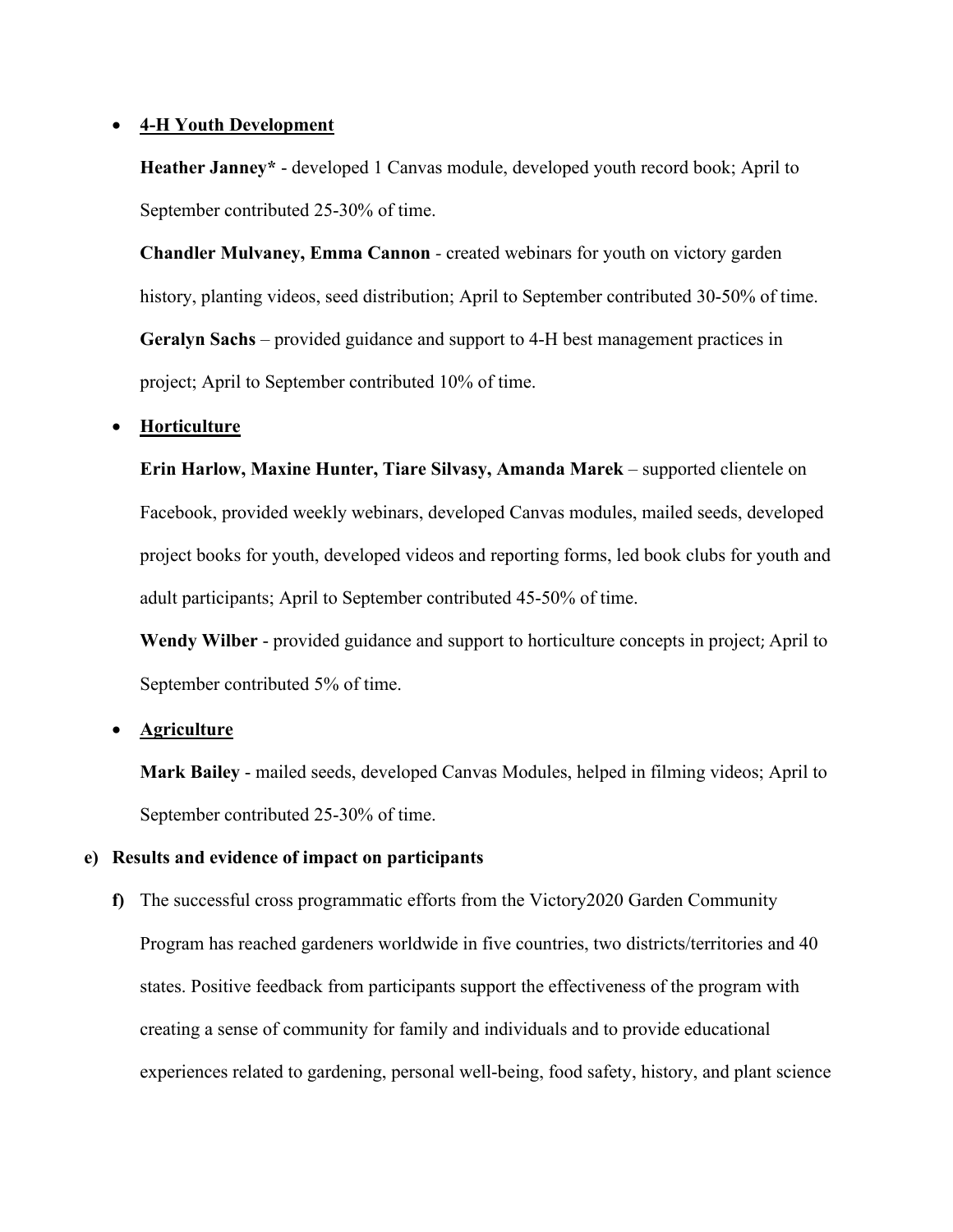related careers. Participants utilized the Victory2020 Garden community to find a sense of belonging during the isolation of the pandemic. Parents and Guardians reported that they and their youth gained the following:

- Increased gardening knowledge  $88\%$  (n =  $386/440$ )
- Improved gardening skills  $81\%$  (n = 356/438)
- Interest in having a garden in the future  $94\%$  (n = 413/438)
- Youth showed new and/or deeper interest in a science related career  $-50\%$  (n=147)
- Improved sense of community and family connectedness  $-70\%$  (n = 408/583)
- Increased physical activity  $74\%$  (n = 319/433)
- Increased mental health  $-72\%$  (n = 315/439)
- Greater consumption of fresh fruits and vegetables  $-72\%$  (n = 314/439)

Between 121-719 pounds of corn was harvested by the Victory Gardeners along with 274 -

1,150 pounds of cucumbers,  $274 - 1,150$  pounds of cowpeas, and  $275 - 906$  pounds of zucchini and squash. The total vegetable harvest from the Victory Gardeners ranged between 944 to 3,939 pounds.

# **Future implications**

All of the Agents are continuing efforts in 2021, the FCS Agents are expanding their efforts on the Facebook page, inviting others to join, and extending webinar programming to monthly events that focus on in-season fruits or vegetables. This program could be duplicated across the country through local collaborative efforts of State and County Extension Faculty. Presentations have been accepted for the Association of International Agriculture and Extension Education and a journal article will be published by the Journal of International Agriculture and Extension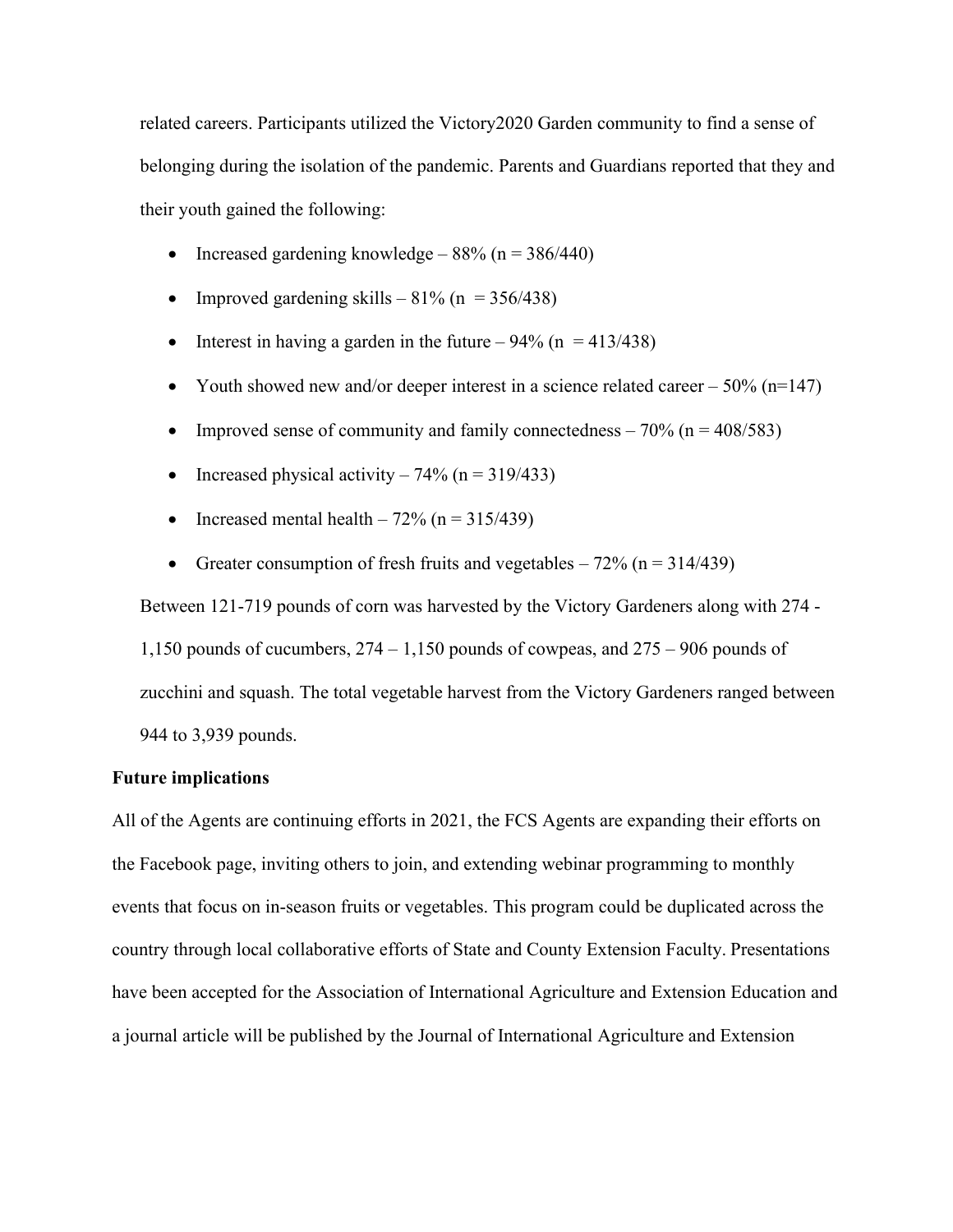Education sharing on the power of partnership with the program and replication for others across the nation and internationally.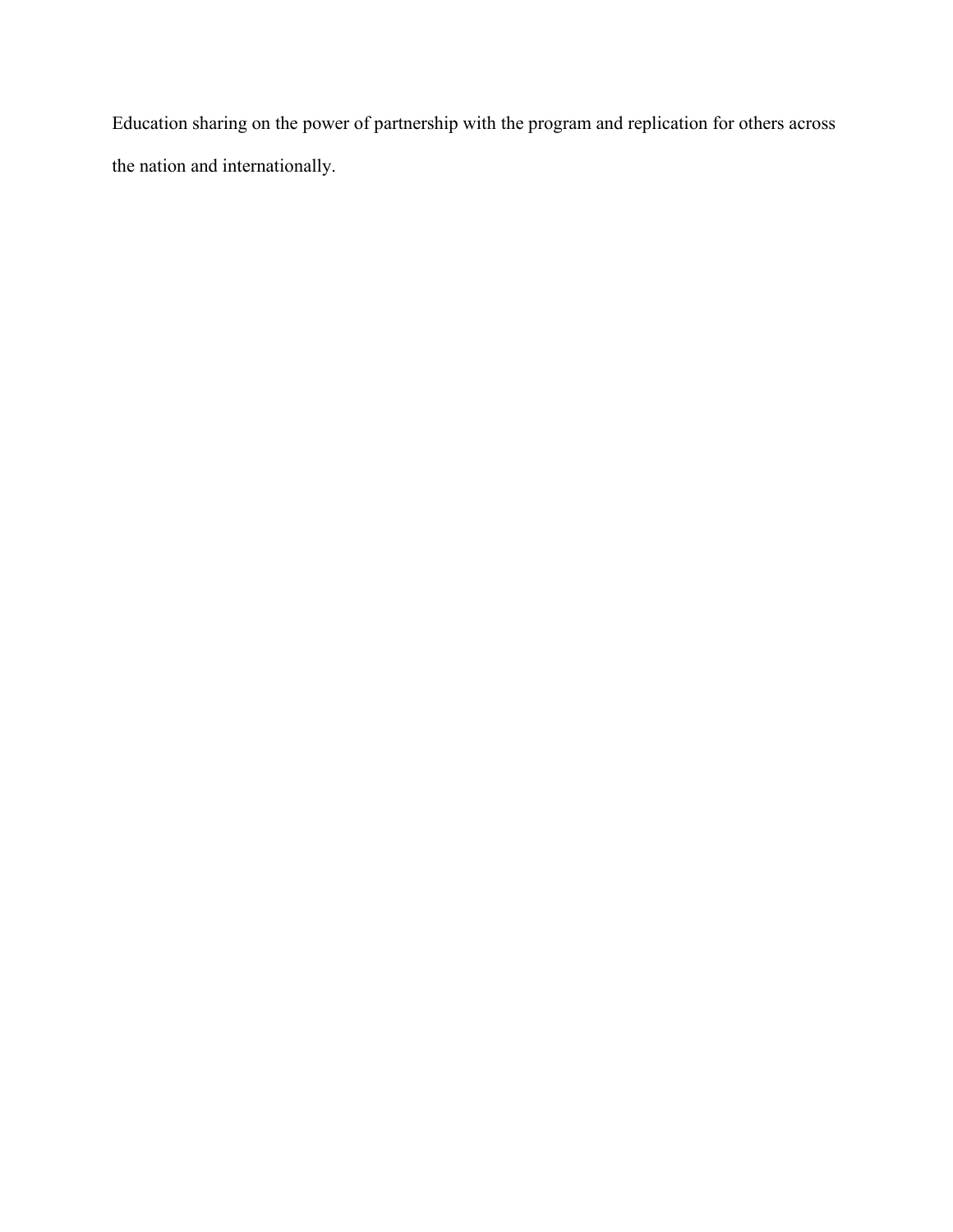

**UF/IFAS Extension** 1020 McCarty Hall D Michael S. Gutter **P.O. Box 110210** Office of the Dean for Extension Gainesville, FL 32611-0210

352-392-1761 [msgutter@ufl.edu](mailto:msgutter@ufl.edu)

February 15, 2021

Dear NEAFCS awards committee,

As an Associate Dean for Extension and the State Program Leader for 4-H Youth Development, Families and Communities, I would like to convey my support for this multi-program area team and their accomplishments during this past year. The Victory2020 Garden program was sparked by the pandemic and a past response of Extension during a time of need. It brought the idea of the victory gardens of the past into current times by using technology and extension professionals of different program areas together.

The Victory2020 Garden program was built to provide families in a time of uncertainty, with the education and skills needed to produce their own food. The program used an online format and social media to provide these families with the education of basic gardening, food safety, preservation, physical activity in the garden, and the role gardening can play in improving mental health. Agents from the program areas of horticulture, 4-H, agriculture, and family and consumer sciences joined together to provide this amazing program and to support the clients throughout the process reaching 2300 participants and their families, in the state of Florida, nationally and internationally. This program gave these families the needed feeling of food security, positivity, and self-reliance that everyone in 2020 was craving.

The Victory2020 Garden program accomplished so much in 2020 from showing how well different program areas can come together to better serve the community to providing families with education, skills, and resources in a time when the whole world was distant and unpredictable. This team has my full support in their award application of Excellence in Teamwork.

Thank you for your consideration.

Sincerely,

Michael D. Gutt

Michael S. Gutter, PhD Associate Dean for Extension State Program Leader for 4-H Youth Development, Families and Communities Florida Cooperative Extension Service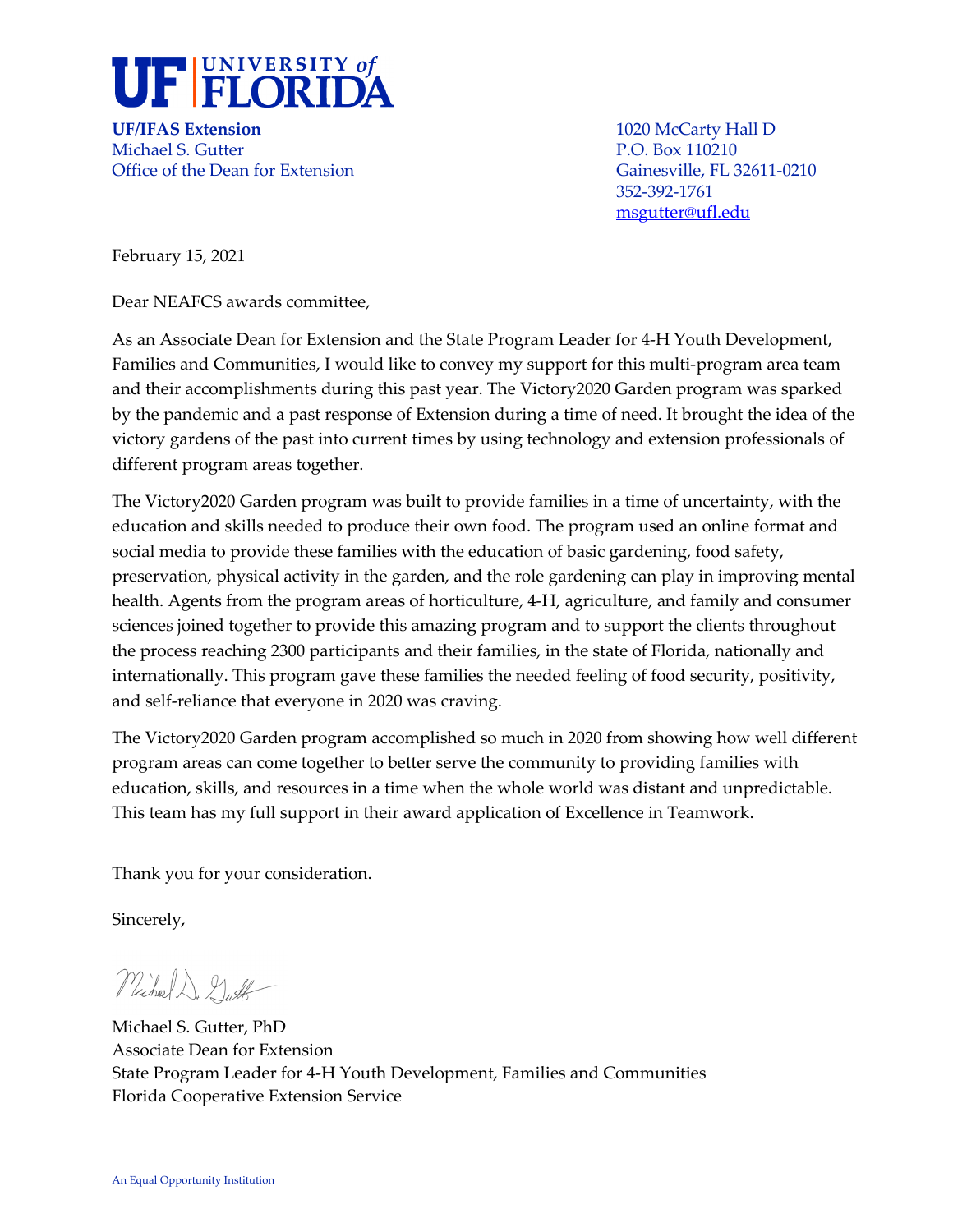

**UF/IFAS Extension** 1020 McCarty Hall D Saqib Mukhtar P.O. Box 110210 Office of the Dean for Extension Gainesville, FL 32611-0210

352-392-1761 [smukhtar@ufl.edu](mailto:smukhtar@ufl.edu)

February 11, 2021

Dear Awards Committee:

My name is Saqib Mukhtar and I serve as the UF/IFAS Extension Associate Dean and Program Leader for Agriculture and Natural Resources. My Extension colleagues submitting this award application contacted me early on during the spread of COVID-19 and asked for my support to develop the Victory2020 Garden Community educational program. As more adults and children were staying at home due to the pandemic, there was an uptick in people's desire to take up home gardening and to learn to grow some of their own food. I reviewed the agents' Victory2020 educational program plan and immediately offered my support to help fund the development of this creative and innovative team effort.

This diverse team of Extension Agents in Marion and Columbia counties shared with me their vision of the program hosted in an online environment. Over the course of eight weeks, multi-generational participants would be provided with an overview of gardening basics, plant and soil health insights, educational activities to keep audiences engaged, and more. The team shared that they would produce information via videos with an emphasis on hands-on learning from a distance. Additionally, agents involved would lead educational Zoom meetings, provide Facebook live posts, and easy-to-read blogs. They planned to create an online eight-week series to be hosted by Canvas®.

I am truly impressed with the planning, development, delivery, and outcomes and impacts that this team has successfully achieved. They were able to register over 2,300 individuals and the program positively impacted not only adults but youth as well. This team effort has resulted in reaching more than 225,000 individuals in Florida, the USA and internationally.

This multidisciplinary team of agents has truly strived to fulfil the purpose of the "Excellence in Teamwork Award" by demonstrating effective performance and significant results. I strongly recommend the "Victory2020 Garden Community" team for this prestigious Award.

Thank you for your consideration.

Kind regards,

D ND

Saqib Mukhtar, Ph.D. Associate Dean for Extension and Agricultural and Natural Resources Program Leader Florida Cooperative Extension Service Institute of Food and Agricultural Sciences, University of Florida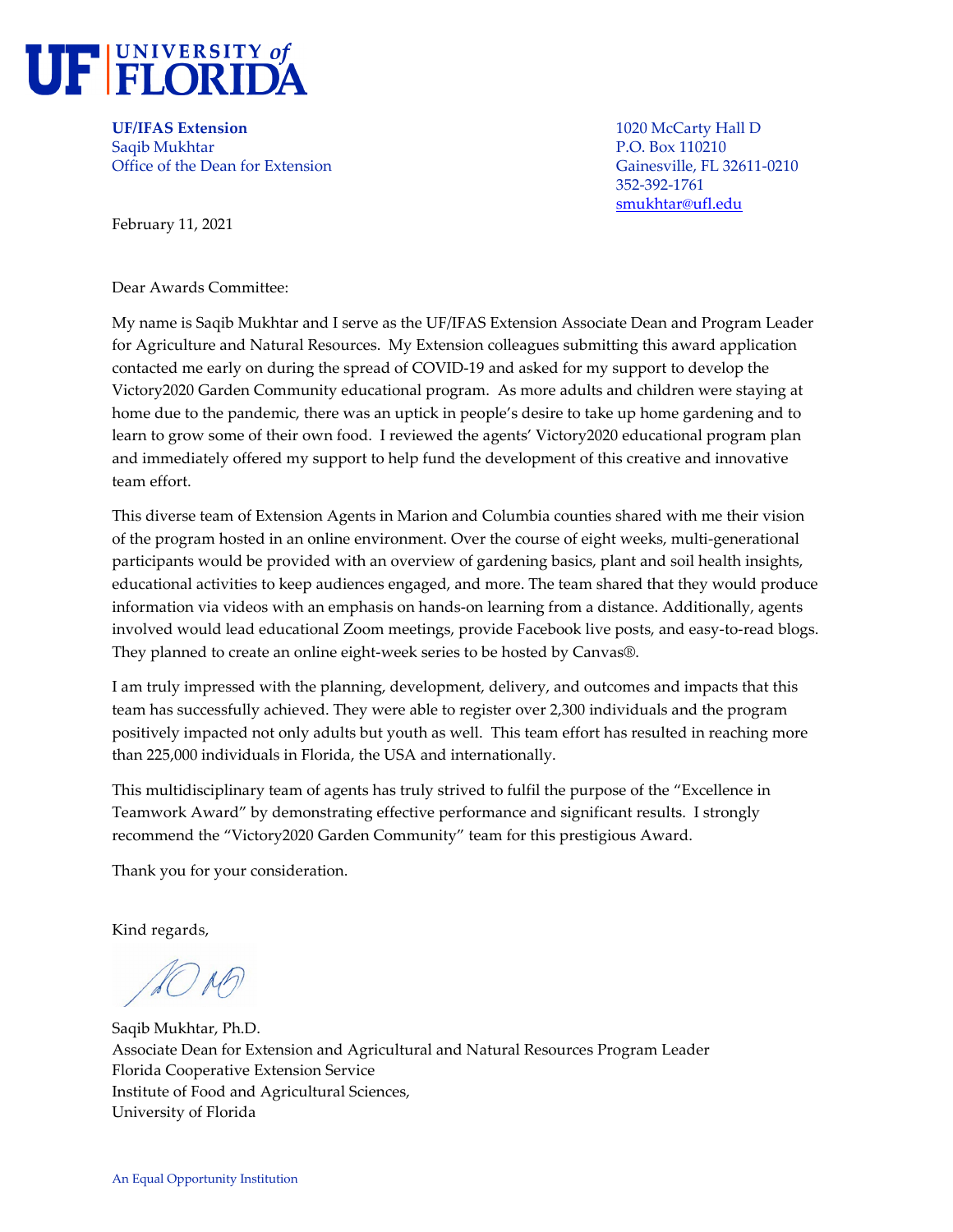#### **Supporting documentation – Excellence of Teamwork Application – Victory2020 Gardens Community**

• Gardening for a Healthy Body and Mind YouTube Video – created by multiple programmatic area agents

[https://www.youtube.com/watch?v=dQj5k9XCwNY&list=PLS2ByMh\\_mmrVlVx2Fp5pUKj5QMVKhY5lj&in](https://www.youtube.com/watch?v=dQj5k9XCwNY&list=PLS2ByMh_mmrVlVx2Fp5pUKj5QMVKhY5lj&index=1) [dex=1](https://www.youtube.com/watch?v=dQj5k9XCwNY&list=PLS2ByMh_mmrVlVx2Fp5pUKj5QMVKhY5lj&index=1)

• Private Facebook Group was very active with posts from all program areas